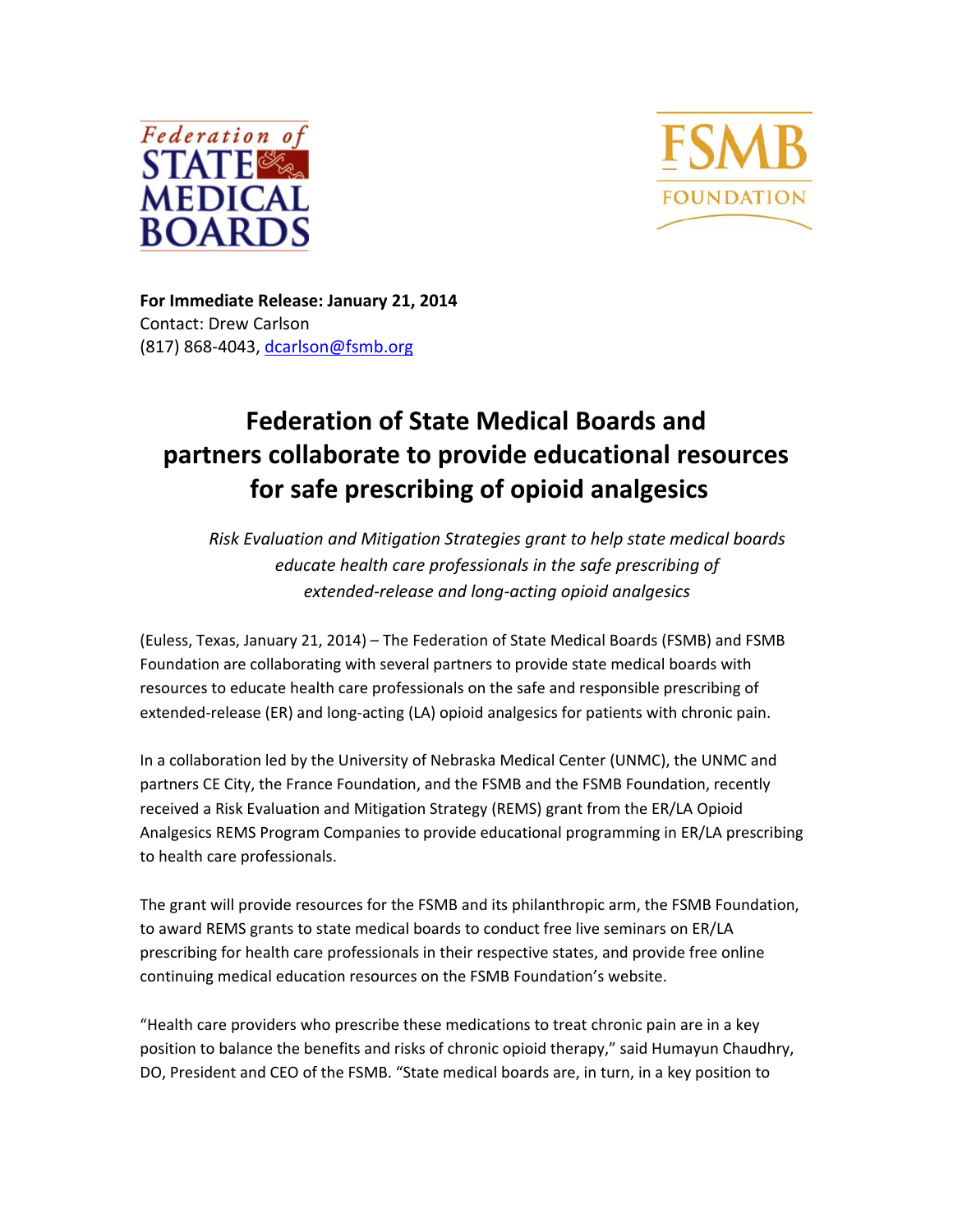provide educational resources to help the licensees in their states learn safe, responsible prescribing of opioid analgesics."

The Food and Drug Administration has mandated that manufacturers of ER/LA opioid analgesics make available comprehensive prescriber education in the safe use of these medications, with the goal of reducing serious adverse outcomes resulting from inappropriate prescribing, misuse and abuse of these drugs – while maintaining patient access to pain medications.

Given the broad spectrum of health care providers who prescribe opioids, the educational activities will be targeted to a multidisciplinary, interprofessional audience of prescribers. However, the primary audience for the program are clinicians who are registered with the DEA, eligible to prescribe Schedule 2 and 3 drugs, and have written at least one ER/LA opioid prescription in the past year. All education will be offered free to learners; live programs are anticipated to begin in June 2014.

The REMS grant is the latest initiative by the FSMB aimed at addressing the rise of opioid abuse and related deaths in the United States, while safeguarding legitimate access to medications for patients with pain. Initiatives launched by FSMB include:

**Updating of FSMB's model pain policies.** In 2013, the FSMB adopted updates to its longstanding model pain policy, *Model Policy for the Use of Opioid Analgesics in the Treatment of Chronic Pain*. Since the last revision of the policy in 2004, a significant body of research and experience has accrued, providing new insights into the risks of opioid prescribing. In addition, the FSMB adopted the related *Model Policy on DATA 2000 and Treatment of Opioid Addiction in the Medical Office.*

**Release of revised version of** *Responsible Opioid Prescribing.* The FSMB Foundation released an updated second edition of *Responsible Opioid Prescribing: A Clinician's Guide*, which provides prescribers with an understanding of expectations of regulators and offers pragmatic steps for adopting a risk management approach associated with any use of opioid drugs. The book, available in print and ebook formats, provides important new material, including research on opioid prescribing that was not available when the first edition was published in 2007.

**Continuing Medical Education for prescribers of opioids.** The FSMB, in collaboration with Boston University School of Medicine and the Council of Medical Specialty Societies, is co‐ sponsoring a series of live and online CME activities, entitled *Safe and Competent Opioid Prescribing Education (SCOPE) of Pain*. SCOPE of Pain is designed to help licensees safely and effectively manage patients with chronic pain, when appropriate, with opioid analgesics.